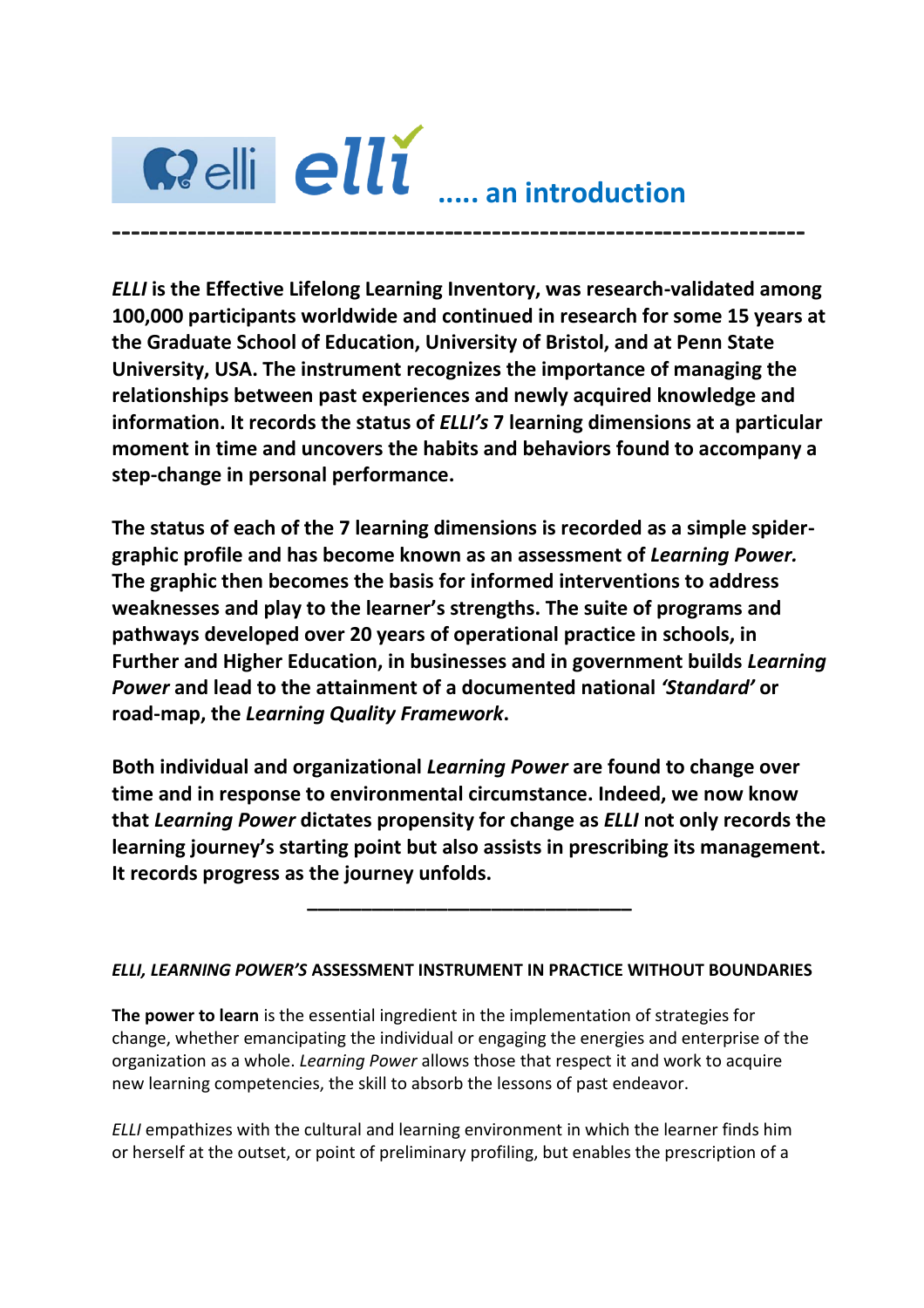learning journey to meet either, or both, individual need and organizational purpose and requirement.

**In schools** *Learning Power* is found to transform classroom culture by creating an environment in which knowledge transfer becomes a partnership between teacher and pupils, actively encouraging creativity and persistence.

**In Further and Higher Education** it has underpinned 'Blended Learning' and significantly, addressed the lack of resilience in trainee teachers as they enter the classroom for the first time. Additionally, it has promoted the search for new ways of working when catering for the needs of mixed ability groups or marginally qualified students.

**In business**, SMEs have been able to address managerial conflict and turn the challenges of survival into strategies for economic growth. Larger corporates embrace the management of *Learning Power* as a measure of employee lifetime value.

**In government,** *ELLI* was adopted by a Government Department as the platform upon which to build the Learning and Development programs that prefaced the 2016 overhaul of the Civil Service. Uncertainty and the prospect of redundancy were new experiences for many employees but their futures would rely on their ability to adapt to their circumstances, recognize the value of past experience and, in many cases, harness their inherent marketability for the first time.

In this latter example, *ELLI* had a dual function. First, to bring greater depth of understanding to the inter-relationships between the Civil Service's own Leadership and Values Statements and its Curriculum and Competency Framework. Second, to engage those vulnerable to redundancy in the learning journey that can lead to the confidence to recognize a change in direction and secure future opportunity.



**Giving Civil Service 'directives' a recognizable structure**